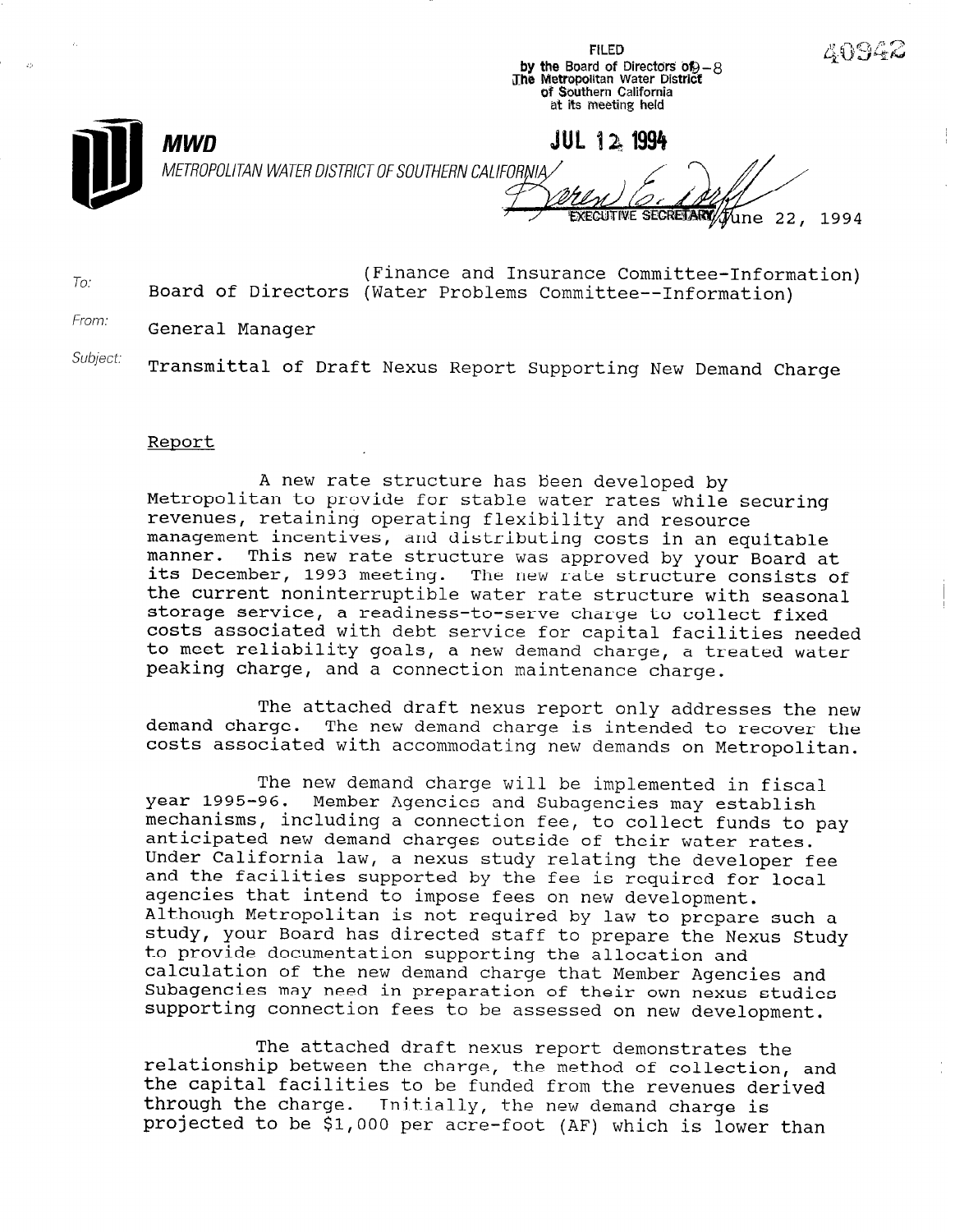## Board of Directors -2- June 22, 1994

the full present value of the anticipated cost of the new capital facilities. The new demand charge is expected to increase over five years to more closely reflect the full cost of new capacity to serve new demands. As shown in the draft nexus report, with the current Intermediate Mix capital improvement program, the full cost is approximately \$2,550 per AF. The charge will be calculated and reviewed annually to reflect any changes in the capital projects and programs designed to accommodate new demands.

The New Demand Charge and the Nexus Study are designed to provide Member Agencies a wide range of flexibility as they provide member agencies a wide range of flexibility as they pass on the charge. In this manner the resulting imfinal consumer will reflect local requirements. But, Metropolitan is committed to working with our Member Agencies and to provide support as they determine the most appropriate way to implement this charge.

 $\overline{A}$  second draft of this report will be produced in this report will be produced in the produced in the produced in the produced in the produced in the produced in the produced in the product of the produced in the p A Second draft of this report will be produced in September and will incorporate feedback from our Member Agencies and the experience Metropolitan acquires as Member Agencies begin to implement mechanisms to recover the charge. The third and final version of this first nexus report will be revised to reflect the Capital Improvement Program resulting from the next phase of the Integrated Resource Plan and is scheduled for<br>completion in January 1995.

## Board Committee Assignments

This letter is referred for information to:

The Finance and Insurance Committee because of its authority to determine revenues to be obtained through sales of water, water standby or availability of service charges, and the levying of taxes, pursuant to Administrative Code Section  $2441(e)$ ; and

The Water Problems Committee because of its authority to study, revise, and make recommendations with regard to selling prices of water and conditions governing sales and exchanges of water pursuant to Administrative Code Section  $2481(c)$ .